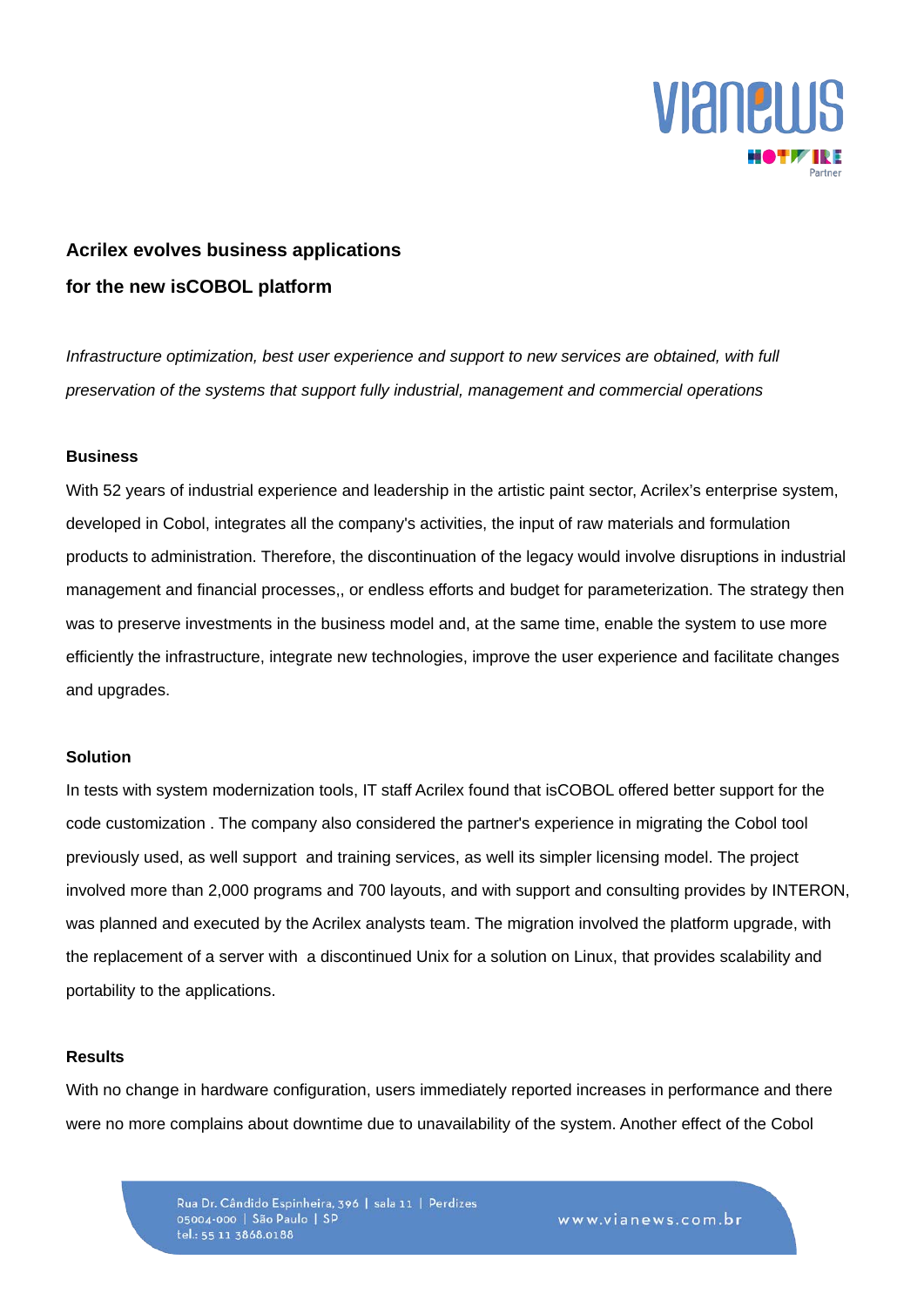

modernization is the opportunity to revitalize the applications' interface with the IDE features (integrated development environment) of isCOBOL.

### **Acrilex**

The Acrilex is a Brazilian company, the largest factory of artistic and decorative paints in Latin America, produces more than 13,000 tons of paint, in addition to other products that are currently about 3,000 items, sold in more than 10 thousand points of sale in Brazil, and also exported to 35 countries.

#### **Overview**

Industry leader in artistic paints and handicrafts Founded in 1964 in Sao Paulo and moved to São Bernardo do Campo (SP) in 1972 Production of 13 thousand tons of paint, 3000 items and sales in 36 countries 500 employees Web site: www.acrilex.com.br

## **Applications**

About 2,000 programs that support the entire operation, from product development to business and financial management, industrial and administrative modules previous environment Cobol in UnixWare platform current environment isCOBOL on Linux with JVM

# **Testimony**

"From now on, we will work on features that users always demanded. And there are several developments. We update the interface of legacy applications with IDE, to make them more friendly. We also analyze the